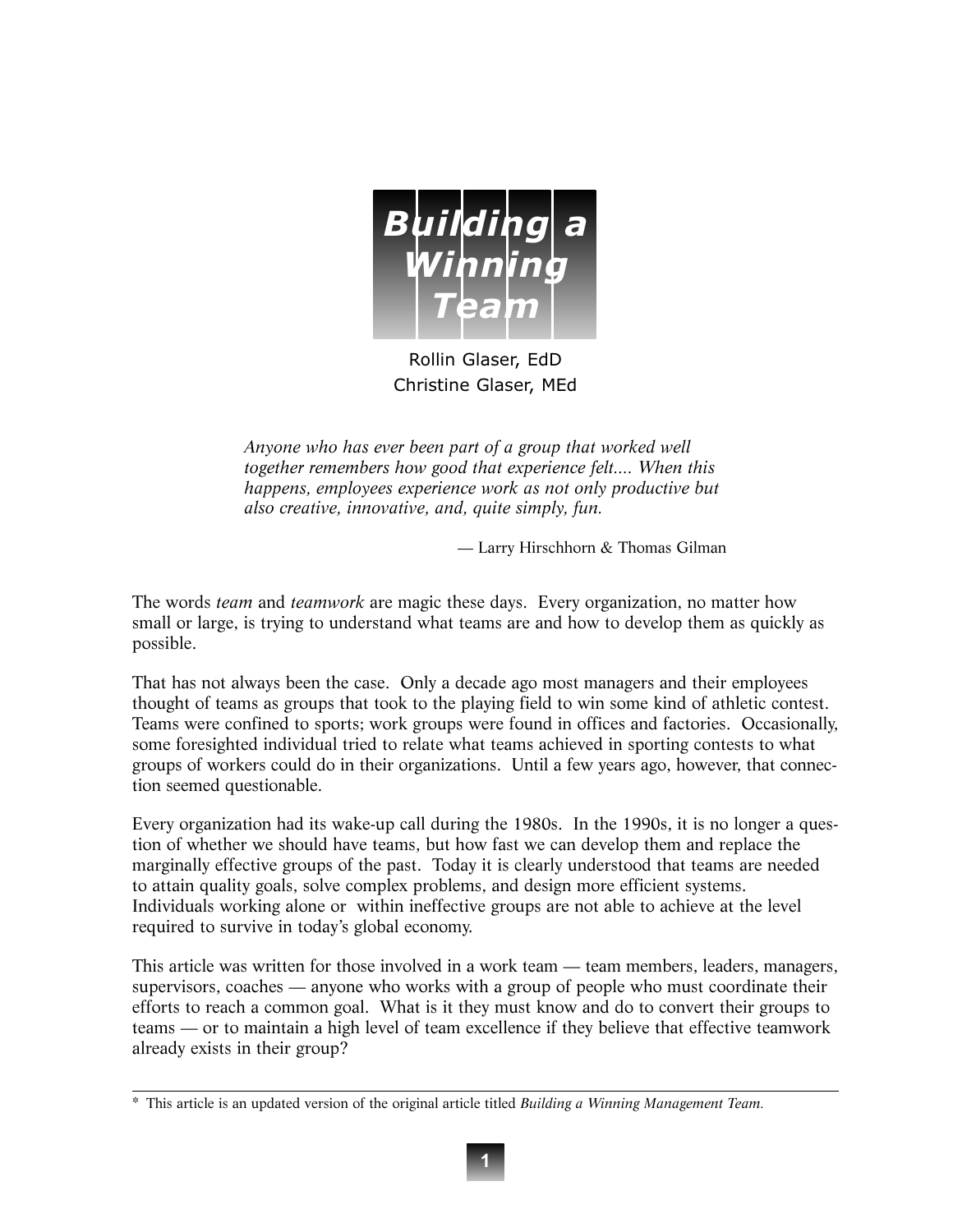## What is a Team?

Understanding what makes a team different from a group offers a good beginning point. Why should there be such a fuss about these labels? The following two examples may help to illustrate one of the major differences between a team and a group.

*Work Group A is a collection of individuals who have been working together on a project for the past six months. Group members are a little disappointed about their lack of progress, and they are unclear about what they might do to correct the situation. Their leader is a busy person who happens to have a demanding boss. When the pressure is on, their leader barks orders and personally takes over aspects of the project. The group members respond by doing what they are told or lying low until the storm blows over. Participation in problem-solving and decision-making situations is almost nonexistent. Most members of the group want to perform their own responsibilities in a satisfactory way. But they have never given much thought to the need for group goals or concerted group action. Under these circumstances, perpetuation of the status quo seems all but certain.*

*Work Group B is a collection of individuals who also have been working together for six months on a project similar to that of Group A. By contrast, this group is energized and proud of its successes. Like Group A's leader, this leader also is a busy person with a demanding boss. When the pressure is on in this group, however, the leader stops the action, convenes a problem-solving discussion, and tries to get input from all team members. The result of this approach is that better solutions are found because the pressure is channeled into a spirit of "Let's fix this together." Work for Group B has become more than just getting through the day or week. Everyone looks forward to solving problems and making decisions together.*

Of course, it is easy to see the differences in these two groups when they are contrasted in this way. Yet, these same differences exist in most organizations whenever people have to work in groups.

While some organizational groups may legitimately be called teams, most cannot. Consider a more specific way of looking at the distinction between a group and a team. A group is an assemblage of people whose combined efforts are designed to result in a given product or service. How effectively this collection of individuals works and how it feels about its accomplishments and about itself are often left largely to chance. No special effort is made by the team leader or team members to ensure that the best product or service is achieved or that the members of the work group feel a sense of pride and accomplishment.

Team, on the other hand, is a special designation awarded to a group of people who feel energized by their ability to work together, who are fully committed to a high level of output, and who care about how each member feels during the work process. A team with these characteristics does not emerge quickly or accidentally. Rather, a team results from the deliberate efforts of its membership, including the leader, to improve its practices and patiently eliminate those behaviors that block or inhibit its performance.

A group can mature to a team only through awareness, learning, and determination. An effective work team, like a well-coached soccer team, a well-rehearsed chamber orchestra, or a synchronized surgical team is exciting to witness. Those who observe from the sidelines can see and feel the energy. The members of a team bring a great deal of commitment to their task, enjoy the process of problem solving together, and take pleasure from achieving superior results from their combined efforts.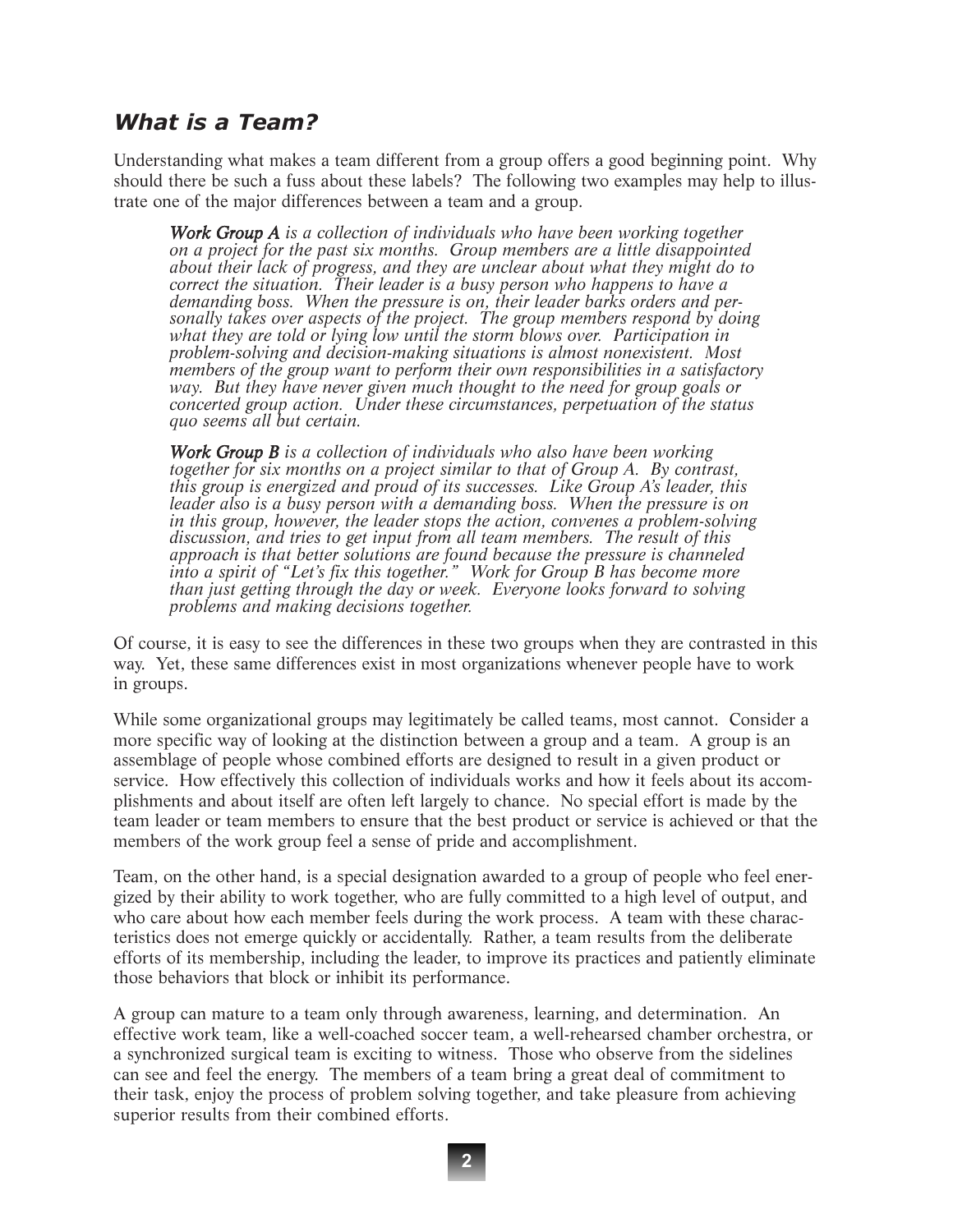# Are You a Member/Leader of a Group or of a Team?

Teamwork has become an overused word. The label is applied to groups of all kinds whether or not they are really teams. How, then, can you judge whether your group is a team? Here are a few measures that could be used to make an evaluation.

- Do members of your work group have a strong commitment to the achievement of organizational goals? Is getting the job done a top priority? Are the goals and tasks clearly understood and accepted by everyone? Does a sense of urgency, excitement, and purpose permeate the group's work meetings?
- Do members of your work group respect one another? Do they actively listen? Do they openly communicate their feelings? Are they willing to give and receive constructive feedback about their work?
- Is full participation a norm in your group? Do all members take responsibility for helping others participate in group discussions, problem solving, and decision making?
- Are members generally cooperative with one another and with other work teams?
- Do members feel a sense of loyalty to individuals and to the group as a whole? Has each member made an emotional investment in the total group?
- Do group members feel committed to the implementation of the group's decisions?
- Has the group taken responsibility for its own learning and development?
- Is the group capable of objectively evaluating its own work? Will members take corrective action on their own? Do the members care enough to sense problems and gather data in an effort to understand what might be making the group less effective?
- Do group members recognize situations in which collective effort can be more effective than individual effort? Conversely, do members recognize when tasks are more effectively handled by an individual(s) rather than the total group?
- Is the group familiar with the concept of synergy? If so, do members attempt to reach synergistic outcomes when they work together?

Although the answers to these questions will not tell the whole story, if you answered affirmatively to most of them, your group probably works more like a team than a group. If your answers were mainly, "We should be doing that," or "We are not able to do that now," or "We hope to do that in the future," then you and your work group may want to take the time required to learn together how to become a team.

The remainder of this article addresses the question of how a work group can be transformed into a team. Is formal training the only answer? Not necessarily, although an extended opportunity to work at becoming a team will certainly speed the process. Even after a group receives some training, there still will be much that the group will need to do on its own. Let us take the next step and begin to explore the fundamentals of building a team — a winning team.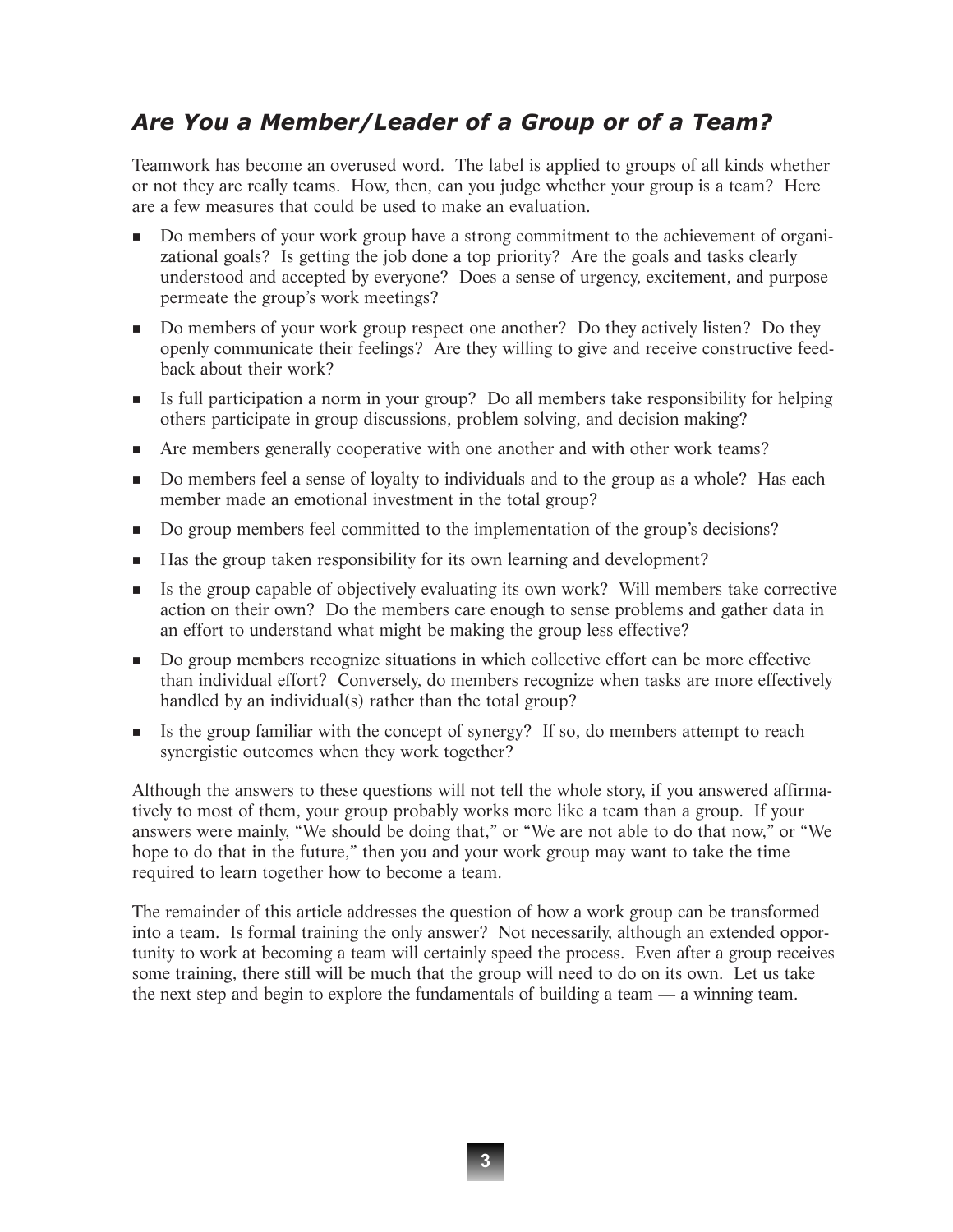# Charting a Course

To simplify what is known about improving teamwork, it is helpful to understand that all teams have five important concerns:

- Determining the team's direction
- Determining who should do which tasks and with whom
- Understanding the mechanisms that will be needed to facilitate the team's work
- If Identifying the kinds of interpersonal relationships that will foster high work accomplishment
- Developing the kinds of relationships that will be needed for working with other teams.

Each of these concerns is complex and sometimes can be tricky to negotiate. But, in order to become a team, a work group must successfully confront these five important sets of issues. If any one of these concerns is shortchanged, a group runs the risk of being arrested at a lower level of development. These five concerns are addressed separately in the sections that follow.

### Team Direction

The first team concern is that of direction. Consider these two groups that should have or already have dealt with the issue of team direction.

*Work Group A has been together for about two years. Group members have come and gone, which is not unusual in most groups. At present, two members have less than one year of service with the group. To an outsider, the efforts of the group seem fragmented. Members do not appear entirely clear on the work and goals of the group. The group rarely meets, and when it does, most of the time is used for announcements and social interaction. There is no evidence of a short- or long-term plan for the group's work. Individuals work at their own jobs as best they can to meet what they perceive to be the boss's daily requirements.*

*Work Group B has been together for the same period of time and has experienced about the same degree of employee turnover as Group A. But there is one important difference. Group B has some written documents that are shown to new members of the group. For example, new members are provided with a copy of the vision statement that has been carefully prepared by the team. That statement helps the team understand what it is trying to become. Occasionally, the entire group will discuss the relevance of the existing vision statement, making changes to it as appropriate. In addition, posted on a wall in the work area is a neatly typed statement about the group's mission that reads: "The mission of our team is to assemble the highest quality components for our computers." You can't miss it when you come into the department. An outsider would be impressed with the group's goal orientation. The members really seem to know where the group is headed and how its direction relates to the total organization.*

As in the previous comparison of two work groups, the differences are obvious. Again, both types of groups can be found in any organization. Group A does not have a clear purpose or sense of direction; Group B has used several techniques for developing alignment around both a group and an organizational purpose.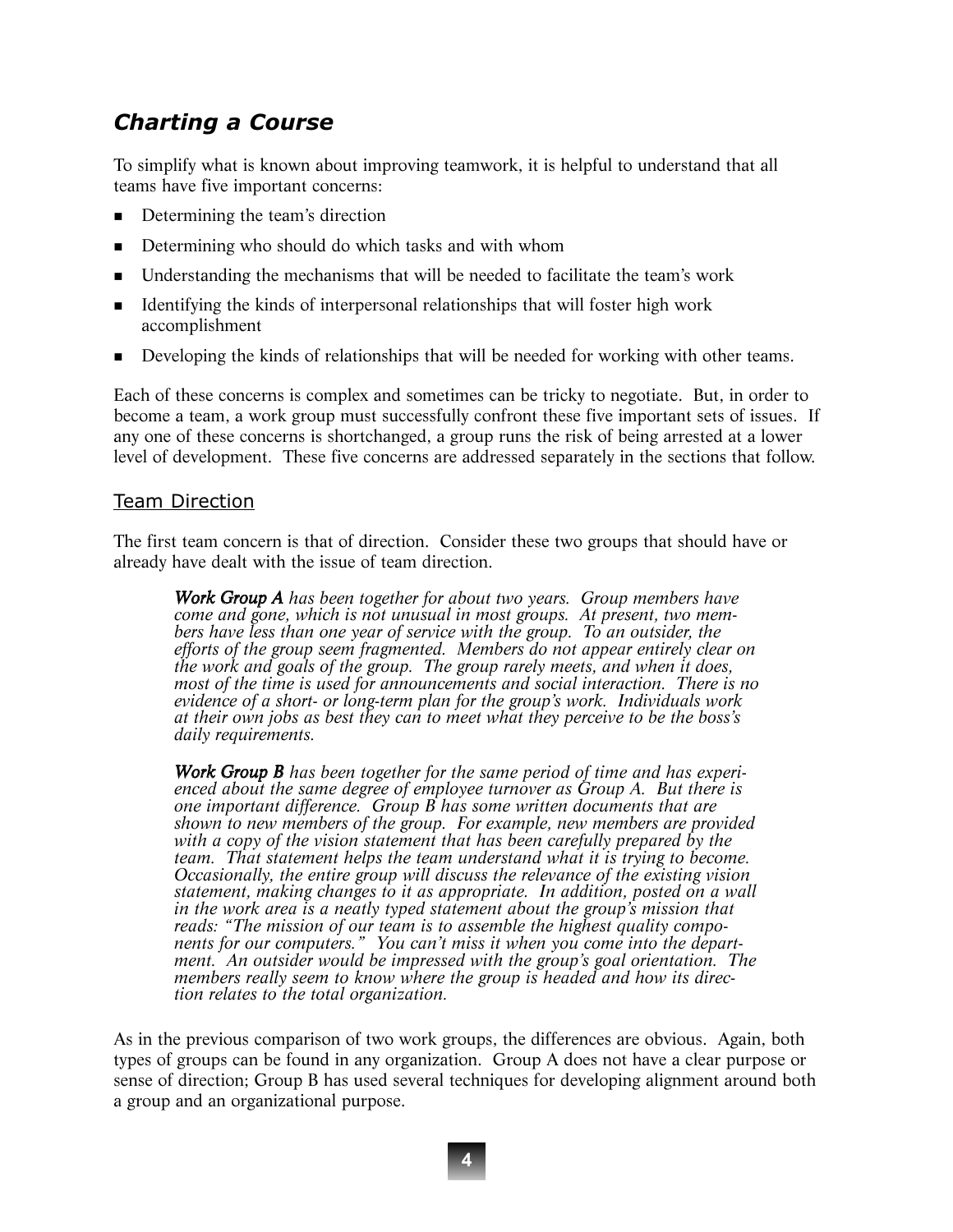Objective setting, goal setting, mission statements, vision statements — none of these are new inventions. Many organizations have been using them for years. They all serve the important purpose of helping people pull or push in the same approximate direction even though their experience and training may be diverse. The extent to which a group avails itself of these techniques is related to its success as a team. Without a clear sense of direction, a group will do what its members like to do, feel comfortable with, or were successful doing in the past. Imagine an organization without any concrete sense of purpose. Great quantities of energy would be lost, and the organization would eventually collapse because of its inability to accomplish what is necessary to ensure its survival.

## Mission Statements

Some simple techniques for charting a course or setting direction for a work group are readily available. Take, for example, the mission statement developed by Group B above. A mission statement is a short description of the purpose of any organizational unit. If an organization has a mission statement, the mission will apply to the entire organization. A team's mission statement tells a team and its members what their particular team is expected to accomplish. For example, the mission of the payables team is to pay the organization's bills on time and to protect the financial health of the organization.

Most mission statements are fairly short and straightforward. One might even wonder why time had to be expended to develop such a basic statement. However, anyone who has tried to get a group of people to agree on what they were supposed to be accomplishing knows that getting something clearly stated and committed in writing is not that easy. Individuals can have vastly different perceptions of why their group exists. The processes of reflecting on and discussing the group's mission are the most valuable aspects of mission statement development. When members talk about their group mission, they begin to clarify the purpose for the group's existence and what it is that their group can contribute to the organization as a whole.

To begin developing a mission statement, ask the members of a group to complete the following sentence: "Our team exists to ...." The discussion is guaranteed to be an eye opener.

## Vision Statements

A mission statement tells a group what it is supposed to be doing and accomplishing in the present. But groups need something more — something to aim for, something to work toward, something to dream about. That is the purpose of a vision statement. A vision statement addresses what the team will be like two to three years into the future. A vision statement can galvanize a team. It requires the same effort to produce as does a mission statement, but the gain for the team is even more dramatic.

To prepare a vision statement, ask the group members to complete this statement: "Within a few years we would like to see this team ...."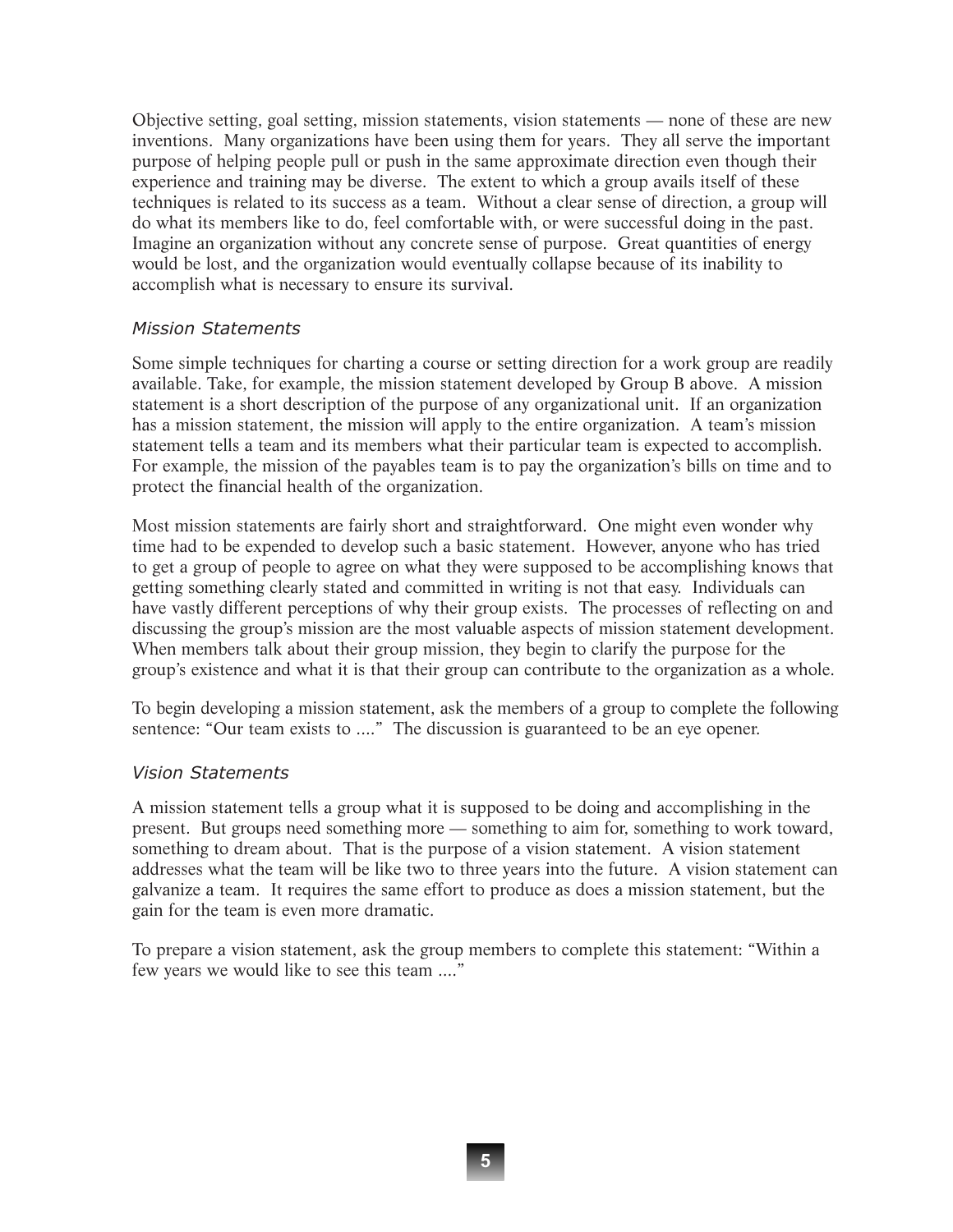## Team Performance Goals

We know that a mission statement deals with the purpose of a team, and a vision statement is focused on the team's future. Now the team needs some short-term (one year or less) goals important, achievable activities that will drive the team to perform as a unit. Much has been written about goals, and most people already have some familiarity with them. Determining the major goals to be achieved, setting deadlines for accomplishment, and developing ways to measure achievement will make this process more effective.

To summarize: mission statements, vision statements, and team performance goals all serve the purpose of helping group members understand the form and function of their group's work. A group can never become a team unless its direction is clarified and its members become aligned and committed to that direction. Before anything else is done, a group must chart a course for itself if its members are to find their work challenging, satisfying, and productive.

## Who Does What and With Whom?

Once a team's direction has been established and is clear to the entire team, the team needs to determine who will perform what jobs or parts of jobs and with whom members must coordinate their efforts to get those jobs done. Some will argue that job descriptions already serve that purpose. Unfortunately, most job descriptions do not provide enough detail to clarify group member roles and relationships. Differing individual perceptions and expectations further cloud the issue. Consider the plight of the following group.

*A small work group has just finished a long and frustrating meeting. Everyone is getting up to leave to get back to his or her job when one person says to another, "You know, it really wasn't my fault. I didn't know that I had to get the approval of marketing before contacting that customer. Nobody said anything to me." The other person nodded in agreement and added, "I wish we knew who was responsible for what around here. If we did, embarrassing mistakes like this wouldn't happen." A third group member chimed in, "It's the turnover we have in this department. Nobody is sure of what he or she is supposed to do. We all just close our eyes and hope we're doing the right thing at the right time. In the last company I worked for, we all did a lot of finger pointing when anything went wrong. No one ever took the blame for anything."*

The problems experienced by this work group happen all of the time, in every organization, and in every team. The reason is simple; members assume that they understand what they are personally responsible for, but they also have expectations of everyone else in the group that might not be shared by the others. Clarifying individual roles is an ongoing process; a job description or a single discussion will not be enough. Every group needs to make explicit those things that usually are assumed. This means that the important decisions that the group will make need to be discussed in terms of individual responsibility.

## Responsibility Charting

One of the techniques for clarifying roles and responsibilities is called responsibility charting. The process begins with an identification of the specific decisions for which the entire group is responsible. The decisions are listed in a column in the chart and the group members are listed in a row across the top, as in the chart on the next page.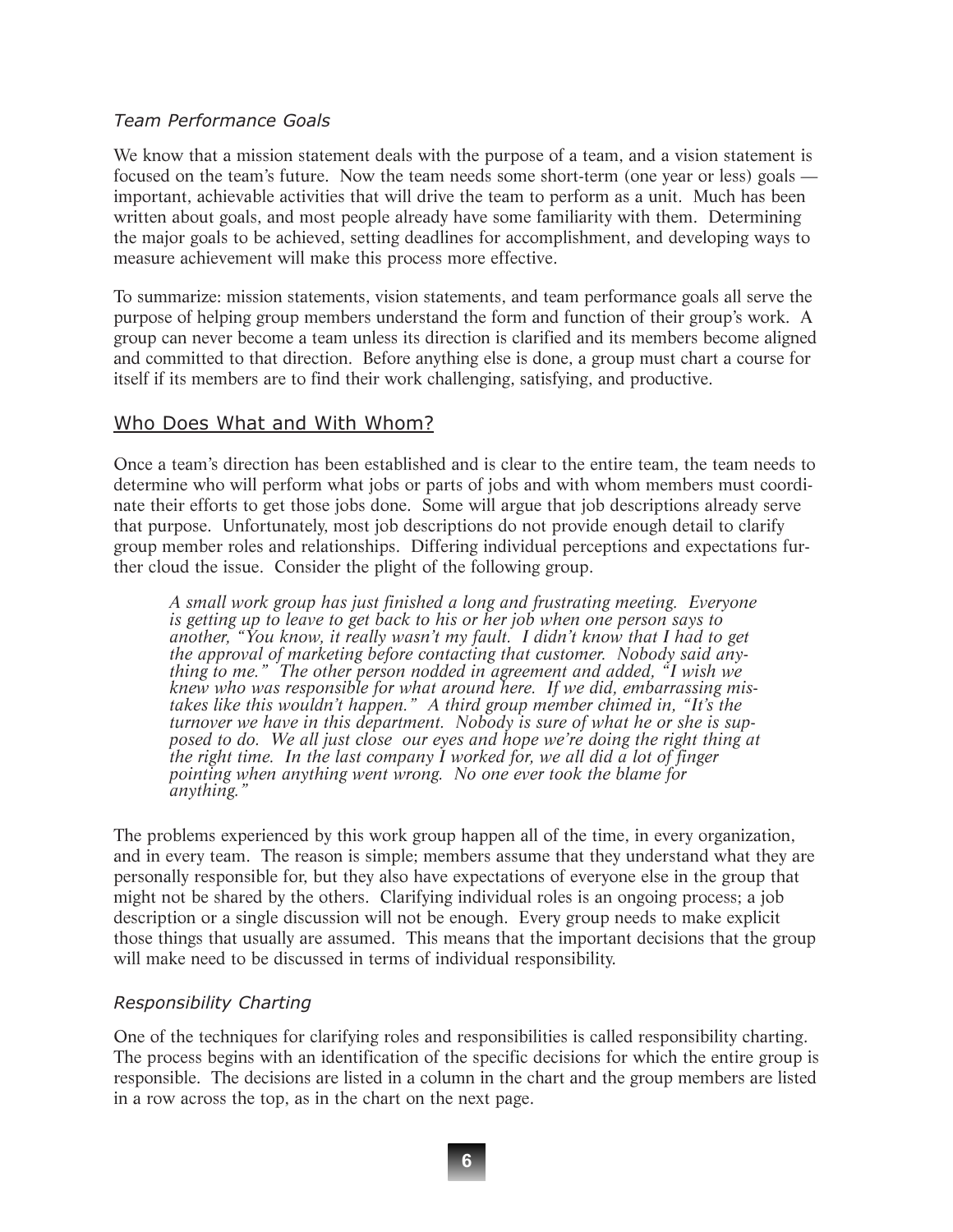|                                          | $t^{\varrho^{\mathcal{C}^{\mathcal{C}^{\mathcal{C}}}}$ | Jocob | Proteiral | Suson | <b>Laure</b> | Critics of Magazine |
|------------------------------------------|--------------------------------------------------------|-------|-----------|-------|--------------|---------------------|
| <b>Decision</b>                          | <b>Team Members</b>                                    |       |           |       |              |                     |
| Set Performance<br>Goals                 | R                                                      | R     | R         | R     | R            | <b>RCA</b>          |
| <b>Select New</b><br><b>Team Members</b> | C                                                      | C     |           | R     |              | CA                  |
| Develop<br>Production<br>Schedule        | R                                                      | R     | R         | С     |              | Cl                  |
| etc.                                     |                                                        |       |           |       |              |                     |

#### Sample Responsibility Chart

Each of the decisions is coded (R) Responsible; (A) Approve; (C) Consult; or (I) Inform. Each group member first codes each of the decisions as it relates to him or her, as follows:

- R = I am personally *responsible* for the decision
- C = I should be *consulted* before the decision is made
- I = I need to be *informed* after the decision is made
- A = I must *approve* the decision

Codes may be combined to clarify the finer points of the relationship. For example, CA means, "I should be consulted about the decision and I must approve it."

Team members then share their individual codings with the entire team. Members often are surprised when they discover that no one has taken responsibility for some of the decisions, that several people believe they are responsible for the same decision, and that people are confused about whether they should be consulted or simply informed. By sharing their individual perceptions of their own relationship to each decision for which the group is responsible, team members gain clarity on what needs to be done, who should do it, and what responsibility or relationship each individual has to every other member of the team regarding each of the important team decisions.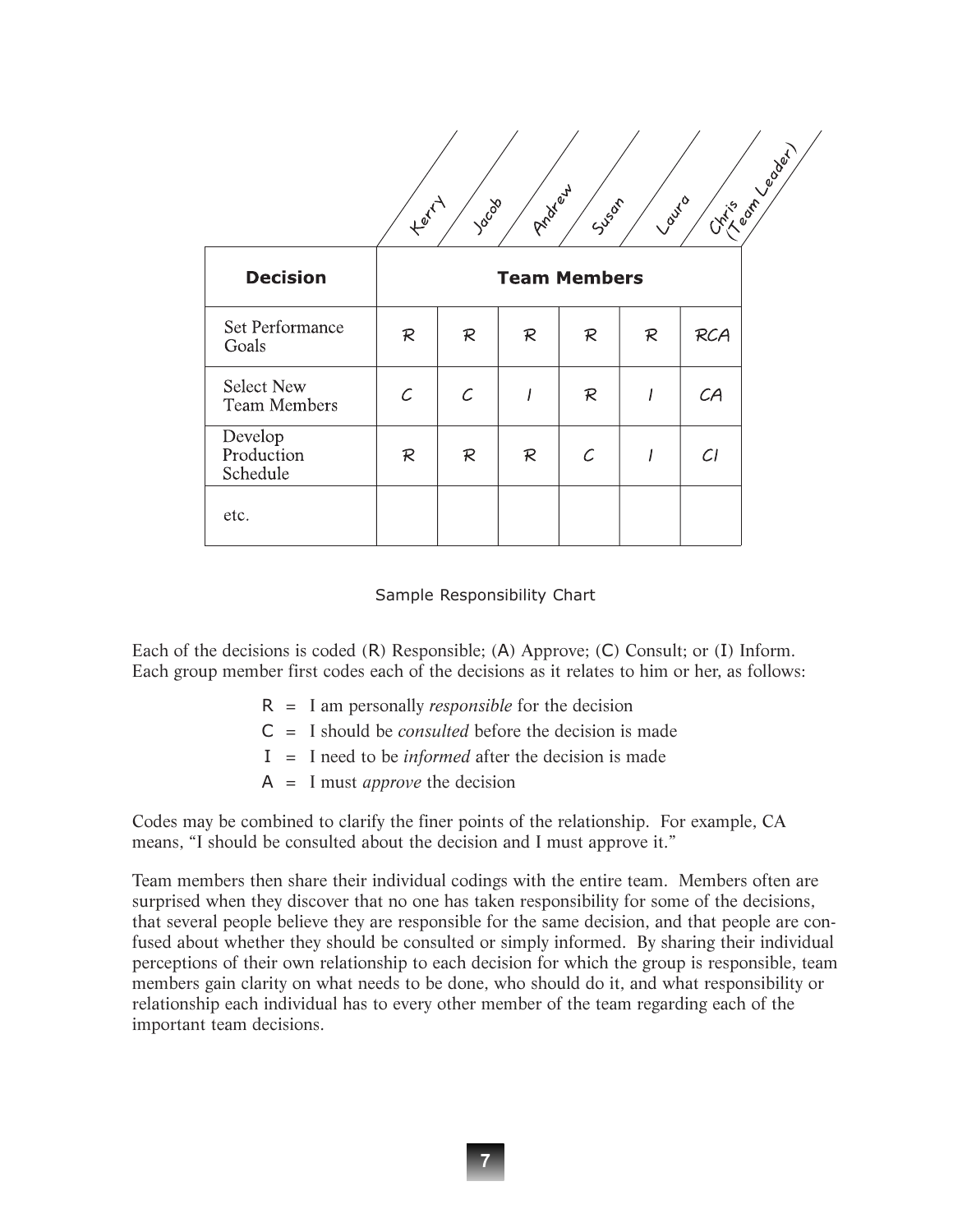Responsibility charting should be done once or twice a year to determine whether the status of things has changed and to ensure that all team members are still in agreement. It is especially important to introduce new team members to the process so that they can be clear at the outset on everyone's responsibilities, including their own. Sometimes new groups are formed because of the needs of the organization. In these cases, much time and confusion can be avoided by spending the few hours that are required to create a responsibility chart for the team.

## The Leadership Role

A special group role that deserves attention is the role of the leader. How does the appointed team leader behave in a way that stimulates critical reflection on work problems, builds consensus, and develops commitment within the group? Much has been written on the subject of leadership, and many people have attended training sessions to learn how to lead more effectively. Unfortunately, most people still remain unclear about how to provide effective leadership to their work groups.

Although there are many definitions of leadership, perhaps this more concise definition will be helpful:

*Leaders give direction, help others to align themselves with that direction, and inspire and motivate others to work toward the outcomes of that direction.*

These three activities are fundamental to group leadership: helping a group gain clarity on where it is headed; getting group members to put their best efforts behind the agreed-upon direction; and keeping members aware and excited as they work toward the goals of the group. Whatever else leaders do, they must include these three activities in their interactions with group members.

When many leaders consider this definition of leadership, they will not find it surprising; they will feel that they already engage in these activities. The important point here is that what transforms group leadership into team leadership is getting everyone in the group to help with these three leadership tasks. Traditional group leaders assume the full responsibility for all three tasks. Team leadership, however, requires the appointed leader to encourage each member of the team to help clarify direction, develop alignment, and inspire and motivate others. In other words, leadership is a role that can and must be shared by everyone in the group.

The second important concern of a group, then, is to develop clarity on group member roles and relationships and to come to terms with the leadership role, which every member must assume if the group is to become an effective team.

## Facilitating the Accomplishment of the Team's Work

Teams, as distinct from groups, have a number of well-developed and well thought-out processes for accomplishing their work. These are broadly referred to as operating processes. They include such activities as planning, problem identification, problem solving, running meetings, evaluating performance, making decisions, implementing work projects, encouraging participation of all members, handling conflict, developing and maintaining group norms and culture, selecting new team members, rewarding performance, learning, and a host of others. All of these operating processes make it possible for the group to coordinate its efforts and achieve its goals efficiently and effectively.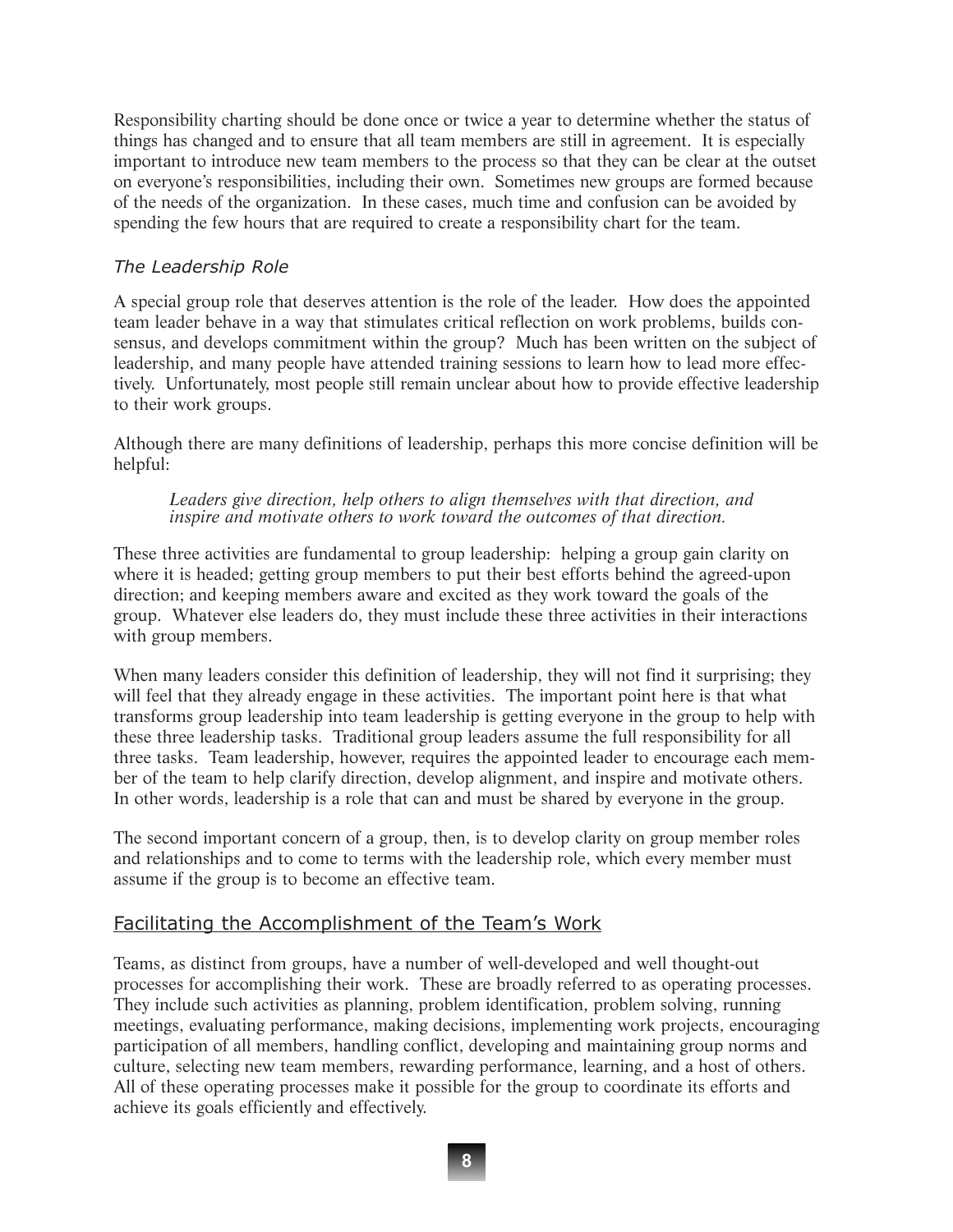Traditional work groups also have these same operating processes, but they usually have not evaluated and developed them deliberately and critically. They may not even be clear about what those processes are or why they are important. Most of the time the operating processes of the group have been handed down by the manager or supervisor, and the group simply accepts the system without discussion or modification. For a group to become a team, the leader and the team members will need to examine the operating processes of the group, consciously discuss their usefulness to the group, modify them where necessary, and develop group commitment to them. If this has never been done before, much effort will be required before the group can begin to move forward.

The following example of a group meeting illustrates how two different work groups have dealt with this particular operating process.

*Work Group A has been in existence for at least three years. The group meets when the team leader thinks it is necessary, which is once or twice a month. Because there is never a written agenda for these meetings, the subject is decided upon by the team leader just before the meeting. Discussions generally are dominated by a few of the longer-service, more vocal group members. Most of the group members do not think that the meetings accomplish very much, and they would prefer to be back in their own work areas accomplishing their individual responsibilities. Final decisions usually are made by the team leader after he has elicited the group members' opinions. He often makes his decisions independent of the group's opinions, but his people expect that because he is the leader.* 

*Work Group B has been in existence for about the same length of time as Group A. The group meets regularly, usually once each week for about one hour. A written agenda is circulated a day or two before the meeting and reflects what everyone considers to be the most important issues facing the team for the coming week. Everyone is expected to participate in the meeting discussion, and those who are more reserved are specifically encouraged by others to make their opinions public. Debate gets somewhat heated at times, but people accept disagreement as part of the process of reaching an effective decision. The leader works toward building a consensus in the group, which sometimes causes the meeting to run later than planned. Generally, people don't mind because they regard these meetings as important opportunities for the team to express itself, build relationships, and learn more about the product or service they are providing.*

While Work Group B has participative meetings that are productive, Group A's meeting process is largely ineffective. No one in this group would be disappointed if the meetings were discontinued entirely. Even the leader is just going through the motions of having meetings, in order to meet the organization's requirements.

If a meeting is to be successful, six areas must be addressed: the purpose of the meeting; the leadership roles of the appointed leader and all group members; the interpersonal relationships in the group; the decision-making procedures; the meeting ground rules; and the meeting environment. A *team* will systematically examine all of these factors in an effort to get the most from its meeting time. A *group* will accept the status quo because the leader wants it that way or because it has always been done that way.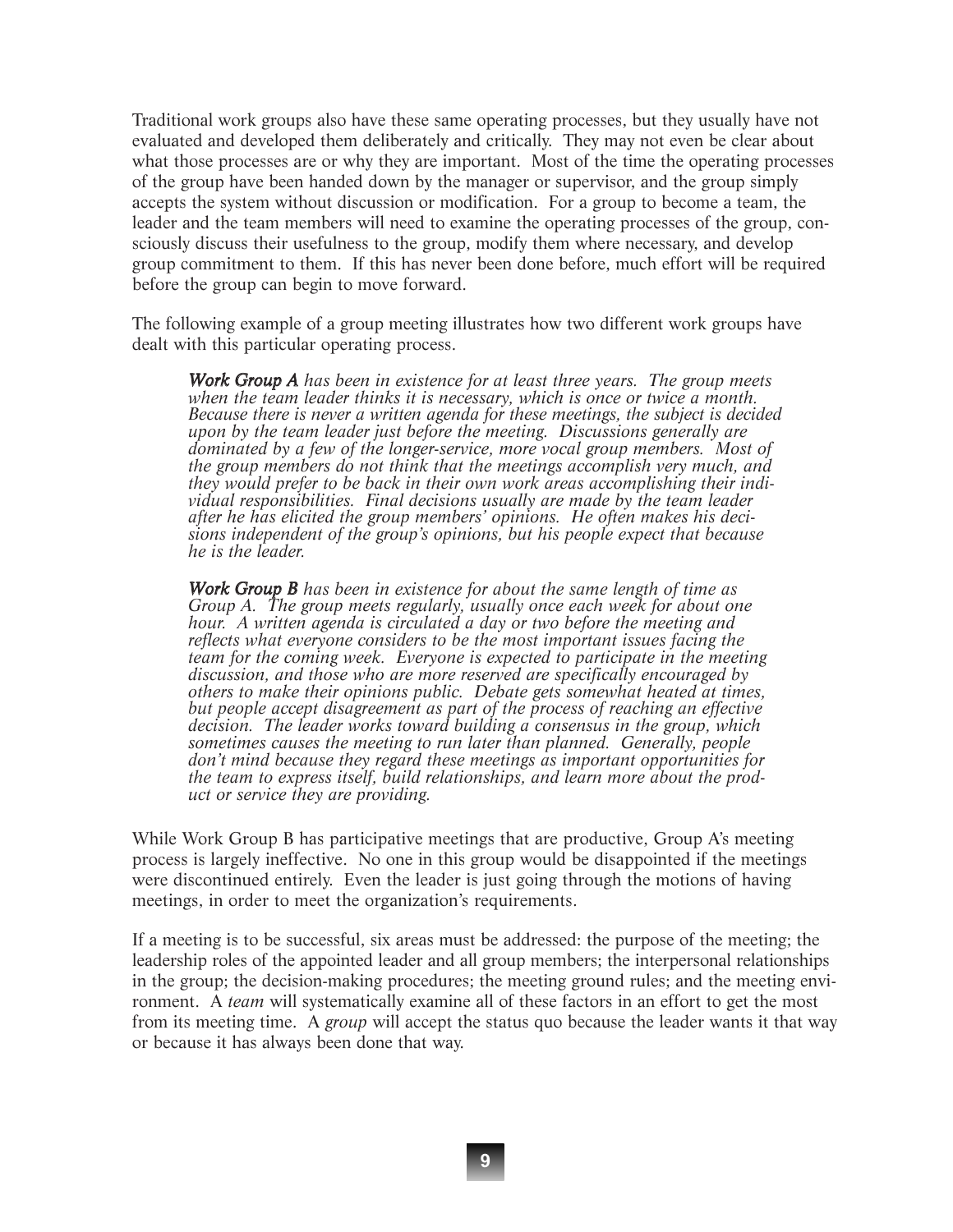Meetings are only one of many operating processes a team relies on for accomplishing its work. There are other processes that must be examined jointly by the leader and the team members. In some cases a process may be modified, reinvented, or even eliminated. Becoming a team means being aware of the systems, policies, procedures, and processes for working together and then taking the time to eliminate the blockages that often arise and can dampen group performance.

## Interpersonal Relationships

When interpersonal relationships among team members are of high quality, work accomplishment also tends to be high. When there are interpersonal problems in a group, work accomplishment will be lower. The following example illustrates how poor interpersonal relationships in a group can negatively affect the group's productivity. The description of the meeting in this example is typical of the meetings this particular group conducts.

*It's budget planning time again. The members of this group have gathered to discuss the needs of their respective projects and areas of responsibility. One member begins by saying to a few others, "I don't look forward to these budget meetings. I'm never sure that I'm getting my fair share." Another member replies, "It's a war out there. You've got to try to get more than you need so when the cuts come down, you'll be able to survive." A third member says, "Let's join forces and argue for our own areas. United we stand, divided they fall." Everyone silently prepares for the coming battle. The prevailing atmosphere seems to be one of cynicism and mutual distrust.* 

Groups like this one are not unusual; perhaps you even have had the misfortune of being assigned to one. What is missing in this group is the fundamental desire to cooperate with one another to achieve a larger goal, namely creating a budget that is fair to all and will help the team achieve its goals.

Probably the single most important element of teamwork is a spirit of cooperation. Unless members are willing to put the team's needs before their own, there can be no real teamwork. Yet in situation after situation, people in groups tend to respond first from their own selfinterest. Some people attribute this tendency to the long-standing traditions in our culture a frontier mentality that reflects the belief that "you don't survive if you don't look out for number one." People compete for everything — resources, positions, favor from the leader, pay — whatever. Small wonder that group goals and needs may not be their first consideration. Most group members do not ask, "What is best for my organization and my team?"

To transform a group into a team, each member of the team must accept the group's needs as being primary. This does not mean that individuals must give up their personal needs but that group needs must be integrated with individual needs. Teams must possess a spirit of cooperation. Team member behaviors must communicate that, "This group is important to me. I may have to give up something of myself to make it work, but it is worth it." Without the presence of a shared intent to cooperate, interpersonal relations within the team can never become healthy and productive.

What makes cooperative behavior so difficult is that societies do not promote it sufficiently. Organizations are microcosms of the larger world in which we live. Having cooperative organizations in an uncooperative world is a difficult condition to achieve.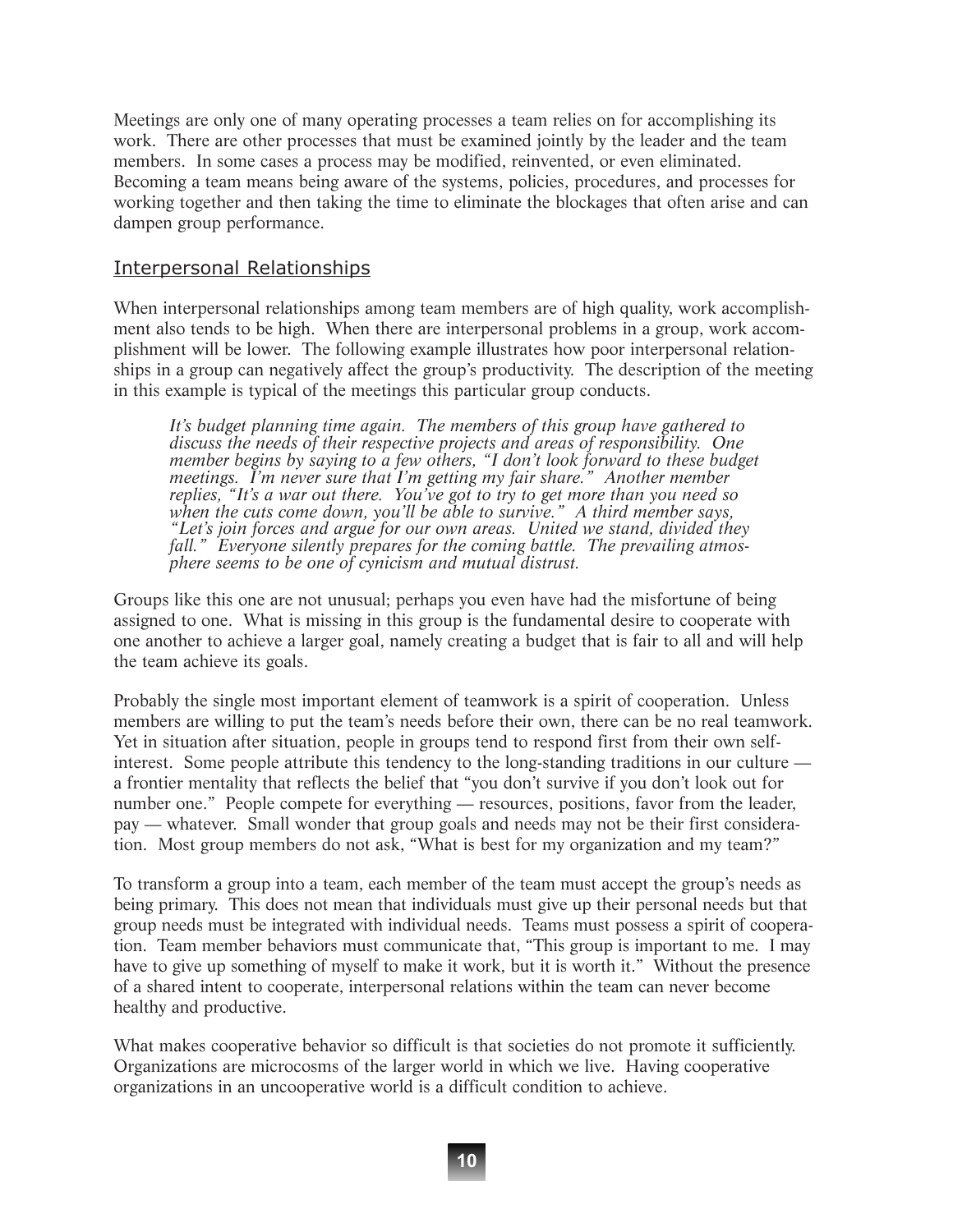One of the issues that stands in the way of most teams is the different points of view that usually exist among team members. Most people like to be with others who share their thinking and experience. But, teams are made up of diverse personalities and backgrounds. The starting point for healthy interpersonal relationships is the recognition that there are and always will be differences in thinking and behavior and that these differences must be accepted at the outset. Once this occurs, the next step for the team is to find ways to understand and value these differences, to see them as an important component of group strength. Diversity of experiences and perspectives in a group promotes problem solutions that individuals alone might never have produced.

One of the primary interpersonal issues a developing team needs to face is the level of candor and openness that exists among its members. Until the team realizes that open, candid sharing of information is crucial to the quantity and quality of work produced, little progress toward maturity can be made.

Most people perceive themselves as open and sharing team members. Often there is great surprise, even mild shock, when people receive the first serious feedback from others that challenges their long-held self-perceptions. Unfortunately, self-deception is prevalent; consciously or unconsciously, people tend to regard themselves more favorably than they are seen by others.

Closely associated with the level of openness in the group is the level of trust among team members. Openness and trust are reciprocal conditions; when one is high or low, the other is likely to be correspondingly high or low. A high trust level is critical to a team because of its effect on problem solving and decision making. Raising the trust level among team members facilitates the exchange of relevant information, allows for the clarification of issues, and promotes an array of more imaginative solutions to problems. Team members will experience relationship benefits as well. They will be more satisfied with the team's output, have greater motivation to implement the team's decisions and programs, feel a greater sense of individual accomplishment and self-worth, and will ultimately become closer as a group.

## Interteam Relationships

No work group operates in a vacuum in an organization. If such a group did exist, it could not help achieve the organization's goals. Many groups may have high quality relations within their own boundaries, yet have poor, ineffective relationships with other organizational groups. After a group has clarified its direction, roles and relationships, operating processes, and interpersonal relationships, it must create positive relations with other groups with whom it must interact to accomplish its work. No matter how effectively a group functions within itself, it cannot succeed in organizational terms unless it can be effective with other groups.

The following example illustrates one of the many possible problems interdependent groups may have.

*Work Group A and Work Group B depend on each other to get their work done, but neither has much respect for the other. Both groups have a welldeveloped sense of their own identity, so much so that both groups frequently talk among themselves in we/they terms. "Our group works hard and produces, but the other group is a bunch of sluggards." While they may not say this to each other, both groups feel the effects of their mistrust, competition, and occasional sabotage of the other group's efforts.*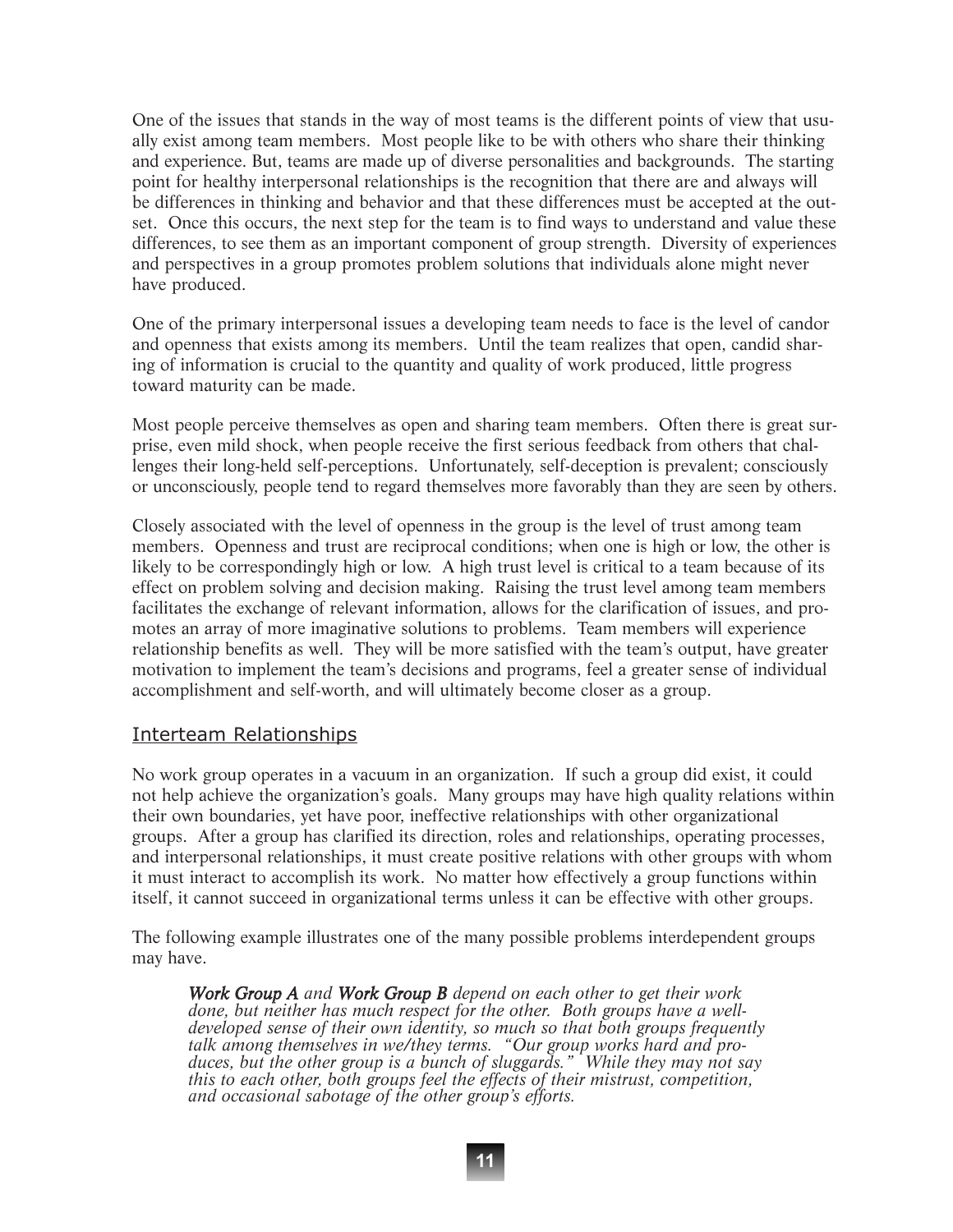*Today Group A needs a report generated by Group B in order to complete its inventory assignment. Group B, however, feels that it has more important priorities. Recognizing this situation as an opportunity to exert its power, Group B uses its own priorities as an excuse to delay generating the report needed by Group A. When Group A discovers this, hostilities break out, and the respective group leaders are forced to meet to discuss the situation. Both leaders are angry and communicate their anger within their own groups. Each group resolves to "get" the other group at the next opportunity. As the members of each group swear allegiance to their own group, the cycle of blaming, discounting, and withholding support continues, resulting in both groups being less productive.*

According to Jones and Bearley (1992), effective interteam relationships are characterized by seven criteria. These criteria are described below.

### Commonness of Purpose

Groups first must have a strong sense of being part of the same organization before they will be able to work together effectively. They need to see their missions, visions, and goals as being intimately related to those of all other groups; they must have a sense of their dependence on one another.

### Open Data Flow

The second important criteria that is required is open communication between groups. This means routine sharing of information of all kinds so that no group risks being in the dark concerning the work of the other groups. Withholding information is a favorite ploy of groups at war with each other.

## Compatible Leadership

The groups in the above example hardly can be said to have compatible leadership, the third criteria for group effectiveness. Both leaders fuel the competitive feelings of their own groups without considering the consequences for future intergroup relations.

## Flexibility/Influencibility

For two (or more) groups to work together effectively, both must demonstrate some willingness to be flexible in terms of the needs of the other and to be influenced by the other group based on reason and logic. Without these considerations, resentment and resistance will continue to develop between the groups.

#### Mutual Respect

One of the important ingredients that is missing in the previous example is mutual respect. When two groups disparage each other in private, members from each group begin to stereotype members from the other; all members of the other group are seen as incompetent or inconsiderate.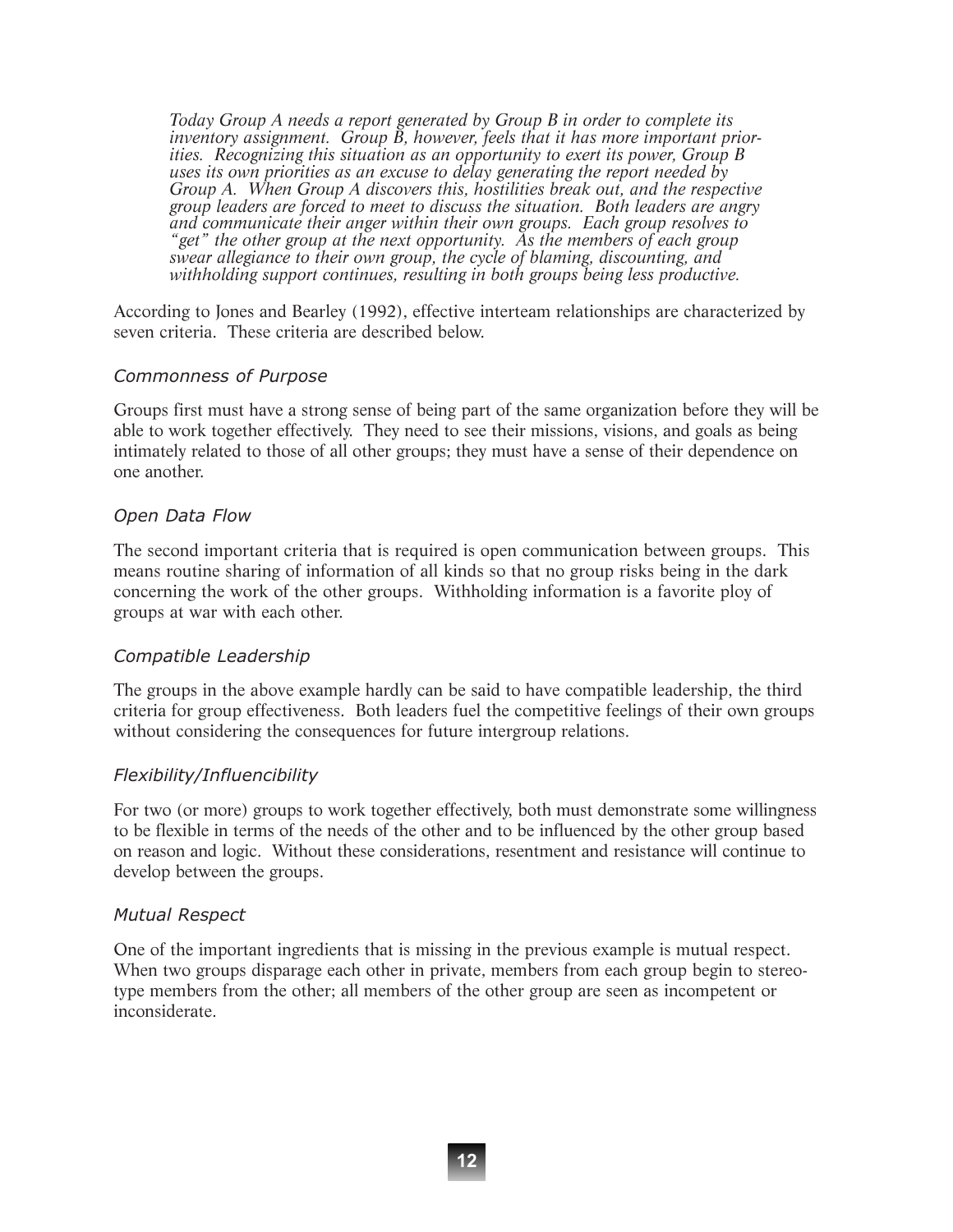## Clear Expectations

Just as groups need to clarify the roles and expectations of their own members, they need to clarify their expectations of one another. Failure to go through this clarification process can lead to unrealistic expectations.

## Problem-solving Capacity

Even when the other six criteria for interteam effectiveness are in place, problems between groups can still occur. Both groups must have the concepts and the skills required for effective joint problem solving.

Building a winning team requires not only the development of the immediate group but the development of healthy, productive relationships with other groups with whom it must interact.

## Helping Your Group Grow Into a Team

A group is somewhat like a living organism, moving in fairly predictable stages from immaturity to maturity. If a group understands the characteristics of each stage and expects these stages to occur, it then will be in a position to assess its current level of maturity and to take steps to move toward greater team maturity.

The following examples illustrate groups at four different levels of maturity.

*Group One is a newly-formed group that has been organized in response to a specific organizational need for market research. The group has been together for about one month and is having trouble figuring out what its goals and strategies should be. Members spend most of their time attempting to get the leader to spell out the group's purpose and the members' roles. The leader spends much of her time trying to help the group get started on some meaningful work. No one in the group, including the leader, feels as if the group is accomplishing anything.*

*Group Two, which has been in existence for about six months, was started as a policy-making body. Its meetings are characterized by disagreements over philosophy and procedure. Members argue with one another over the interpretation of previous policy statements. Group members form temporary coalitions and attempt to overpower the designated leader and other members of the group. Most members, including the leader, are dissatisfied with the group's results so far. One member is threatening to ask for his old job back because he feels that the group will never accomplish anything of worth. Interpersonal relationships are cynical and distrusting.*

*Group Three was started two years ago. Until recently, its meetings were similar to those of Group Two. Then a watershed meeting occurred in which the group members decided to give one another some constructive feedback about how they were working together. At first people were hurt and angry, but the longer the group members discussed their situation, the more frank and expressive they became. Eventually, some good feelings began to arise, and individuals started to see the possibility of coming together as a team. Outsiders now would describe the members of Group Three as being loyal to one another and growing more productive every day.*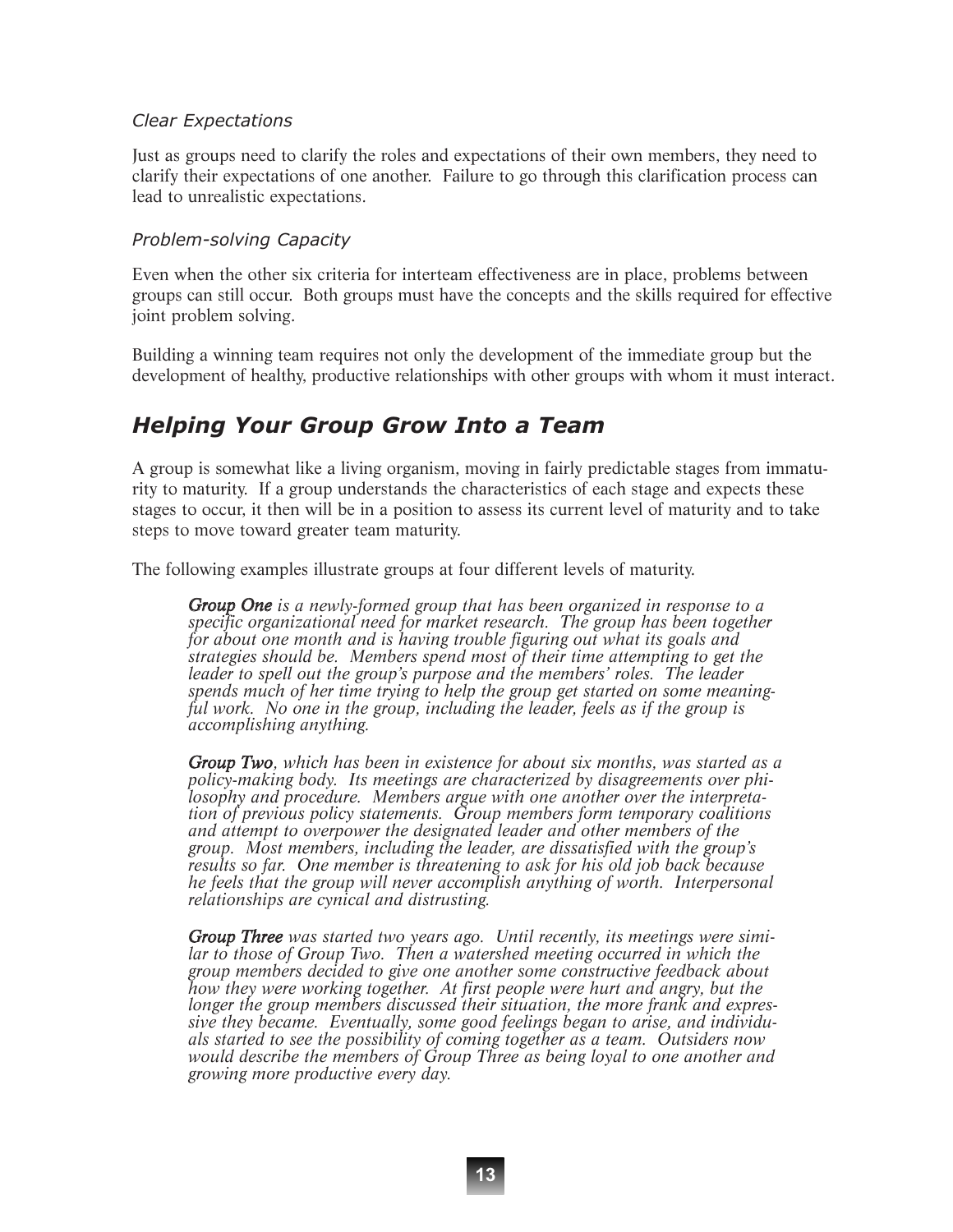*Group Four has been together for about two years. The leader finds it a pleasure to work with this group. It wasn't always this way, but over time and with effort, members have come to understand the mission of their team and their own work roles; have developed effective operating processes; and have strived for a high level of interpersonal trust. Members now look forward to team meetings; they expect to be challenged and to produce synergistic results from their efforts. Other groups take inspiration from the achievements of this team.*

The four groups described above fall into fairly neat stages of development. Real groups may fall into these same clearly defined stages, but it is more likely that they will be moving from one stage to another, even occasionally moving backward as they struggle with the issues that eventually can help turn them into a team.

Jones and Bearley (1986) have created a useful model of group development that delineates four distinct stages of growth: *Immature Group* (Group One), *Fractionated Group* (Group Two), *Sharing Group* (Group Three), and *Effective Team* (Group Four). The major characteristics of these four stages are presented below.

**Immature Group.** A group in Stage I will look to the leader for all of its leadership, direction, support, and work definitions. Most of the group's time will be spent in attempting to learn what the organization expects of it as a functioning group.

**Fractionated Group.** In Stage II, a group's activity will be characterized by leadership struggles, incomplete communication, arguments, and taking things personally. Members may appear confused and they may express concern about the competence of the group.

**Sharing Group.** For a group in Stage III, an open exchange of feelings, facts, ideas, preferences, and support will have been achieved. Members will feel less dissatisfied as ways of working together have become more clear.

**Effective Team.** In Stage IV, shared methods for solving problems will have been developed, and there will be a strong feeling of pride in the group's accomplishments.

By using the Jones and Bearley model, groups can be helped to see that what they are presently experiencing may only be temporary, that the group can learn and grow, and that teamwork in its truest sense is a real possibility in the future.